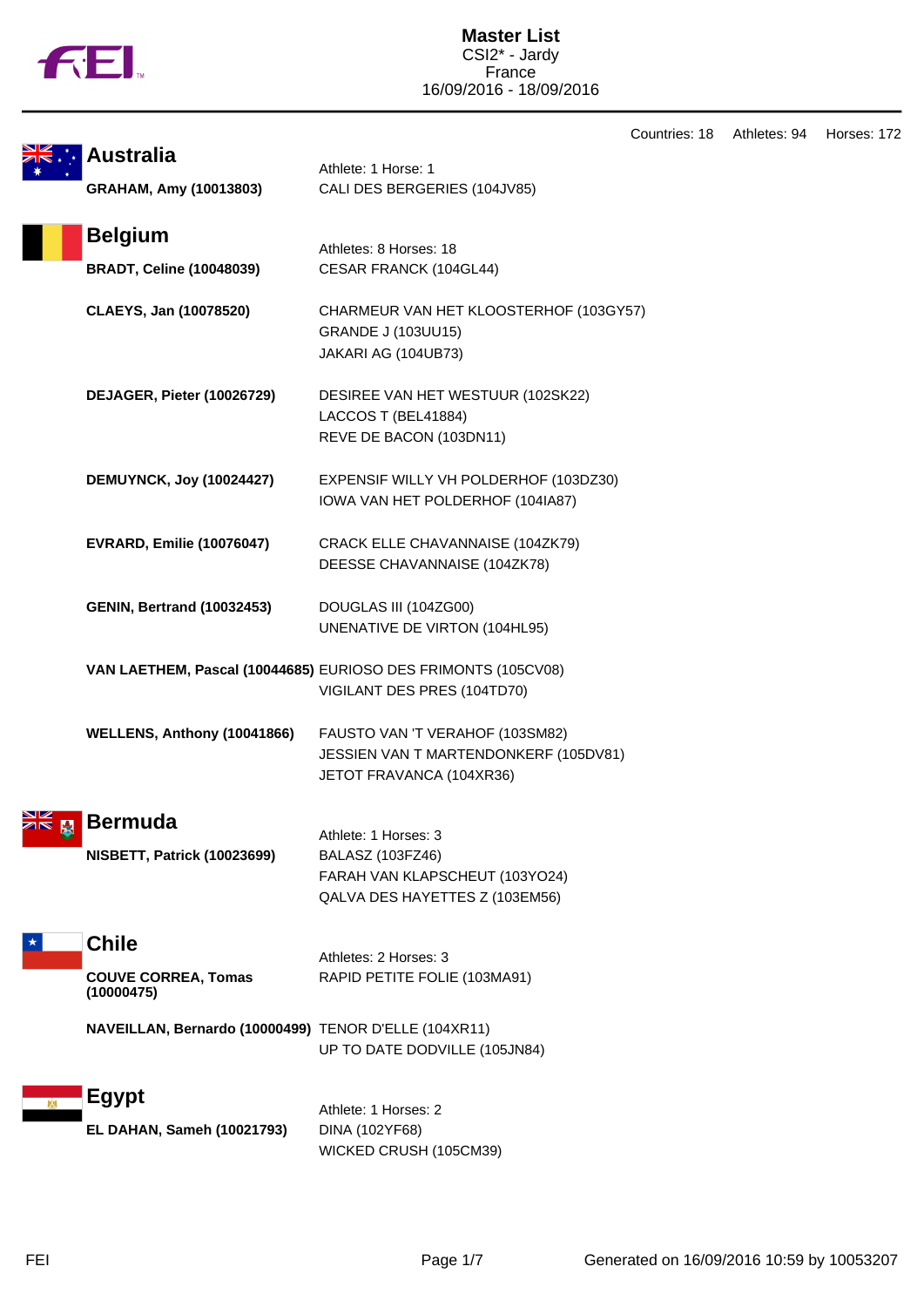

| <b>France</b>                                 | Athletes: 57 Horses: 102                                                          |
|-----------------------------------------------|-----------------------------------------------------------------------------------|
| BALLEUX, Vincent (10006970)                   | SIGNEE LULU (103XU96)                                                             |
|                                               | TAM TAM DU VALON (104HT30)<br>TOCCATA DE TERLONG (104RN81)                        |
| <b>BAZIRE, Thibaut (10019519)</b>             | UNIVERS DU VINNEBUS (104HX46)                                                     |
| BORMIOLI, Andrea (10027120)                   | OFFSET (FRA45501)<br>UTOPIE DU NINET (104ST78)<br>VIPER DES DEMOISELLES (105CO76) |
| <b>BOUDANT, Francois Xavier</b><br>(10001364) | CHECKPOINT CHACCO (103YJ67)                                                       |
| <b>BOURGET, Yfke (10084335)</b>               | CHEF VAN'T RUYTERSHOF Z (104XJ79)                                                 |
| <b>BRAULT, Julie (10074064)</b>               | PRADO DE GRAVELOTTE (102WU56)                                                     |
| <b>BREUL, Hugo (10022524)</b>                 | FOLLINA VAN TER HULST (103GX81)<br>ONOLULU D'AUBIGNY (102YH04)                    |
| <b>BREUL, Robert (10002634)</b>               | BASHKA DE MORTINSART (104JN70)<br>SOPRANO DE TILENN (103RZ75)                     |
| <b>BRUNET, Camille (10065301)</b>             | NIFTY DES QUARTS (102VP56)                                                        |
| <b>CALARD, Marine (10097269)</b>              | ZATINKA DH (103DE03)                                                              |
| <b>CHIRON, Loic (10061290)</b>                | <b>BIJOUX (103SI62)</b>                                                           |
| CHRISTEN, Aurore (10020020)                   | HIGHLAND LOOKS (104JQ64)<br>TREGOR DE LA HAIE (103ZN71)                           |
| COCK, Rudy (10016474)                         | RUBINS DES BRUYERES (103HA95)<br>VAUBAN DE STE HERMELLE (103EA07)                 |
| <b>CONDE FERREIRA, Camille</b>                | LANDJEE DES AUCELS (103IU63)                                                      |
| (10073783)                                    | PIROLE DE LA CHATRE (103BU03)                                                     |
| <b>CORAL, Edouard (10022627)</b>              | RASPOUTINE MALPIC (103XN51)<br><b>USHER (104GW53)</b>                             |
| <b>COUESNON, Julie (10083121)</b>             | ORLANE D'ALSY (104JU83)                                                           |
| COUPERIE, Baptiste (10022640)                 | B 'NL' (103RM79)<br>SPRINT DU ROUET (103YJ55)<br>STARSKY DE SEMILLY (103RT37)     |
| DALLAMANO, Julia (10009597)                   | HOEPALA VH DAALHOF (104GL51)                                                      |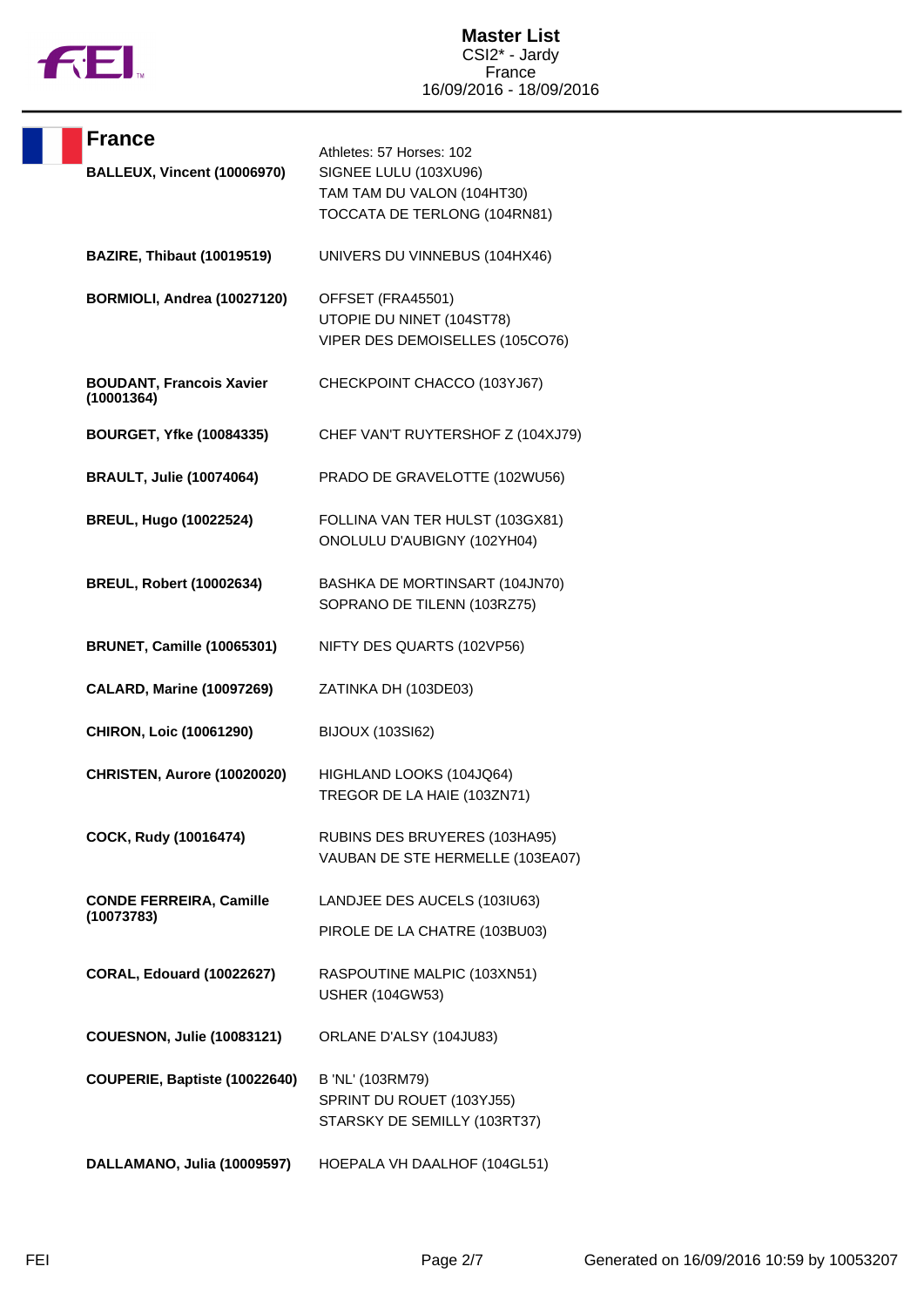

|                                                                         | DE COLIGNY, Geoffroy (10032855) ATINA DE RAVALINGHIEN (104AI91)<br>TWIX DE LA ROQUE (103VO36)<br>UBAYE DU LESME (105AB69)       |
|-------------------------------------------------------------------------|---------------------------------------------------------------------------------------------------------------------------------|
| DE LA PESCHARDIERE, Florence STELLA DE PREUILLY (103YG72)<br>(10070325) |                                                                                                                                 |
| <b>DELFORGE, Paul (10071317)</b>                                        | <b>ARMANI (103KK27)</b><br>TERRE DU BANNEY (104AL47)<br>UNO DU CHATEAU (104LX24)                                                |
| DEROUBAIX, Alexis (10062733)                                            | TIMON D'AURE (104BV49)<br>UGO DU MARQUET (104IB63)                                                                              |
| DOERR, Gilbert (10001455)                                               | TIPTOP DE LA BYCHE (104JP63)                                                                                                    |
| FAUCHARD, Benoit (10010380)                                             | UNDEPLUS (104TW52)<br>VENEZZIANO DI PIENZA (104XJ89)                                                                            |
|                                                                         | FOUTRIER, Guillaume (10012188) DUC DES TOURELLES Z (104UC60)<br>JIVARO VAN DE HERMITAGE (104XO59)<br>TCHIN DE LA TOUR (104IP57) |
| FRANQUET, Benedicte (10000839) ZERONA (103GG47)                         |                                                                                                                                 |
| <b>GARCIA, Romane (10085997)</b>                                        | PHLOX (103MQ28)                                                                                                                 |
| <b>GAUTIER, Alexis (10000648)</b>                                       | OLIDAY D'IRA (103BJ34)<br>SIROCO DE COQUERIE (104DC59)                                                                          |
| <b>GOFFINET, Laurent (10001987)</b>                                     | QUINETTE DU QUESNOY (103BC72)<br>REVE DE LA CHAULE (103IP00)<br>T'INTELY LANDE (104AN09)                                        |
|                                                                         | GRANGIER, Christophe (10000987) SALOMBO DE KERGLENN (103XK20)                                                                   |
| GUILLON, Olivier (10002429)                                             | ULADINE DES NAUVES (104RP22)<br>UPPYE DE RANCE (104LR10)                                                                        |
| GUYOT, Herve (10032452)                                                 | QUINTUS DE FALAISE (103GQ88)                                                                                                    |
| <b>HECART, Marie (10002164)</b>                                         | STARLIGHT (104AN24)<br>TOUNDRA DE LA ROQUE (103VO33)                                                                            |
| <b>HENAULT, Pierre Antoine</b><br>(10008253)                            | RASPER DU GERY (103IA05)                                                                                                        |
| <b>HUREL, Cedric (10022937)</b>                                         | PAOLA DU TERROIR (102RB57)<br>TARQUIN (104UF41)<br>ULRICKA DE BRAY (105FT41)                                                    |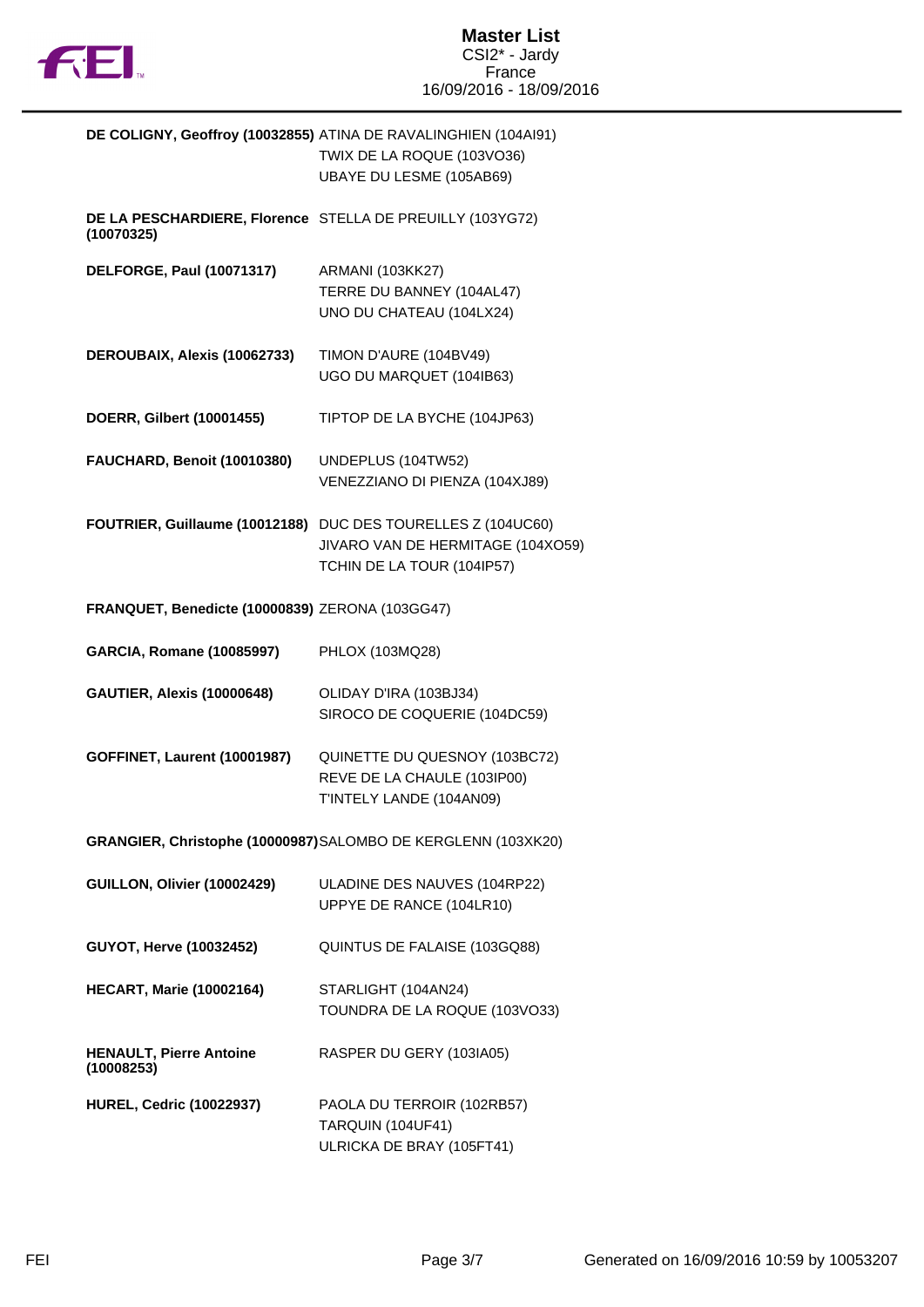

| JEANNIN, Florent (10020594)          | UDSTURM DU LYS (104FP27)<br>VALOU DU LYS (104NM73)                                     |
|--------------------------------------|----------------------------------------------------------------------------------------|
| LAPERTOT, Walter (10003066)          | CASSANOVE N (104GT67)                                                                  |
| LE CRAVER, Yannick (10061060)        | TROMPETTE DE NUIT (104DU28)<br>URBAIN DU PAUTE (105DY25)                               |
| LE ROY, Jeremy (10008240)            | CORICA LES HAUTS (104MA42)<br>SAGA DE ROMILIE (103TX09)<br>VOLGA D'ALTENBACH (104YO62) |
| <b>LERAT, Ronan (10019515)</b>       | RIMELL DE LA VALLEE (103GO82)<br>SO FUN DE LA ROQUE (103VO29)                          |
| LEVY, Edward (10067126)              | INDIGO BLUE BIOLLEY (104LF25)<br>STARLETTE DE LA ROQUE (103SJ90)                       |
| <b>MARIANI, Luc (10105592)</b>       | QUIMERA DEL DUERO (104HD18)                                                            |
| <b>MARTIN, Maelle (10068294)</b>     | VLADIMIR DE BOSSEE (104ZT76)                                                           |
| MASSIN, Augustin (10093836)          | CONTINO ST GHYVAN Z (1040007)<br>TRISKELL AR PARK (103VR63)                            |
| <b>MATHE, Edouard (10001156)</b>     | TABASCO DES CABANES TENDERCAPITAL (103VZ69)<br>UKRAINE D'ARTEMIS (104QB68)             |
| MISRAOUI, Sylvain (10002888)         | UZELIEN (104LR36)                                                                      |
| NAVET, Jerome (10008377)             | TAGANIKA DE BAUSSY (104BZ45)                                                           |
| NICOLAS, Caroline (10000922)         | INOUI VAN HEISTE (105DF33)<br>STOULONE DU GENET (103PB93)                              |
| PETITJEAN, Benoit (10077453)         | HARRIE'S HORSE 111 (103ZD82)<br>LADY GAGA (103HU58)                                    |
| PHELOUZAT, Anne (10067439)           | PRINCE DES PONTS (102XN67)                                                             |
| PLANCHAT, Patrice (10007773)         | MIO VON HARY Z (103EA64)<br>TI AMO TUILIERE (104DH47)<br>UBILA DU MURGER (104MR37)     |
| <b>POUSSIER, Nina (10067777)</b>     | PINK BATILLY (103BO27)                                                                 |
| RONDOUX, Jean Francois<br>(10009677) | REALLY LS LA SILLA (104CY35)<br>TRIOMPHE DE RIVERLAND (104EL74)                        |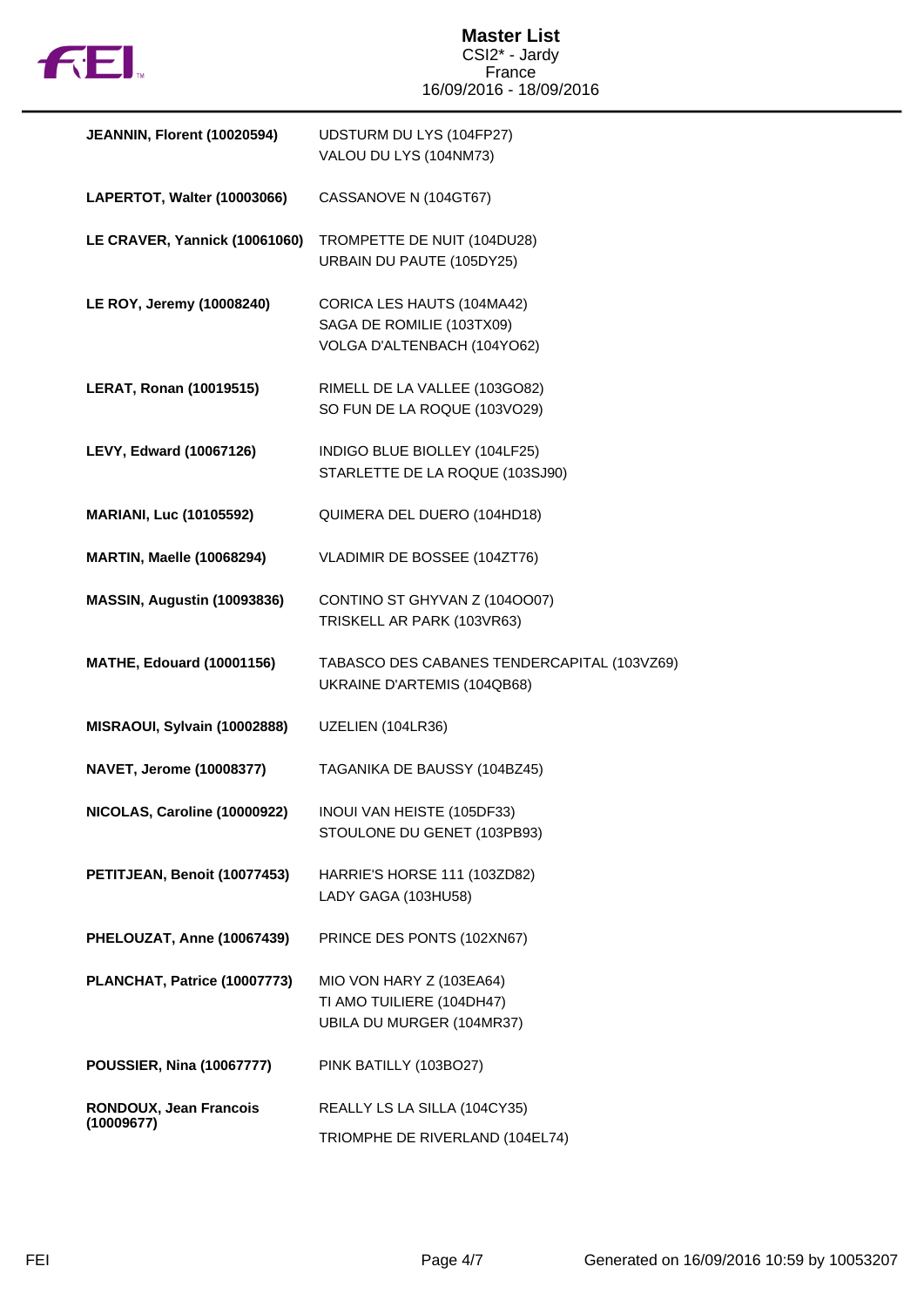|  | ΤM |
|--|----|

| <b>ROZIER, Thierry (10009145)</b>                        | IFINARI TER DOLEN (104RO03)<br>TIAMS BO REGARD (103ZJ00)                                                 |
|----------------------------------------------------------|----------------------------------------------------------------------------------------------------------|
| TAUGOURDEAU, Ludovic                                     | RIVIERA DE TOSCANE (103NC49)                                                                             |
| (10043944)                                               | SAXO DE L'OUANNE (104AO04)                                                                               |
| <b>TISON, Nicolas (10002382)</b>                         | CORA (103GW78)<br>UZELLE D'ARTHENAY (104OS04)                                                            |
| <b>VACHER, Agathe (10025359)</b>                         | CAREENA (102SL26)<br>CASJANA (103DE23)<br>KUECHENBOY (103MN15)                                           |
| Great Britain                                            | Athletes: 4 Horses: 6                                                                                    |
| BIRTWISTLE, Drew (10144355)                              | PADDY VI (105JG74)                                                                                       |
| <b>MORLEY, Louise (10035167)</b>                         | GLADIATOR VAN HET LINDENHOF (104CO99)<br>JUGANO VAN DE VOSBERG (104QN95)                                 |
| <b>SIMPSON, Theo (10098809)</b>                          | TOUCH OF CHILLI (103VR69)                                                                                |
| <b>WILLIAMS, Guy (10007572)</b>                          | CARLSON (103DW34)<br>SANTA CRUZ (104SK18)                                                                |
| <b>Ireland</b><br>KEARINS, Michael (10010499)            | Athletes: 3 Horses: 6<br>GRAN CANYON VAN HD (104DM01)<br>HUDSON III (103RZ69)<br>SEVERLY HILLE (104DT50) |
| <b>MCAULEY, Mark (10006836)</b>                          | CENSATION DU RY Z (104EQ52)<br>UTCHAN DE BELHEME (104UF49)                                               |
| SLOAN-ALLEN, Joanne (10024034) AMIGO CASCADA M (104VS52) |                                                                                                          |
| Japan                                                    | Athlete: 1 Horses: 2                                                                                     |
| <b>ITAKURA, Yuko (10003107)</b>                          | INGLISTON WOOSTER (GER45050)<br>TOSCANE LERCHENBERG (104DE29)                                            |
| <b>Mexico</b>                                            |                                                                                                          |
| <b>AGUIRRE, Mariel Victoria</b><br>(10056283)            | Athletes: 2 Horses: 4<br>FILOU (103MH71)                                                                 |
|                                                          | RICHMOND PARCO (103XM85)<br><b>URANIE (104CD28)</b>                                                      |
| FERNANDEZ, Federico (10000446) PEGASSO (104FI62)         |                                                                                                          |
| <b>Monaco</b>                                            | Athlete: 1 Horse: 1                                                                                      |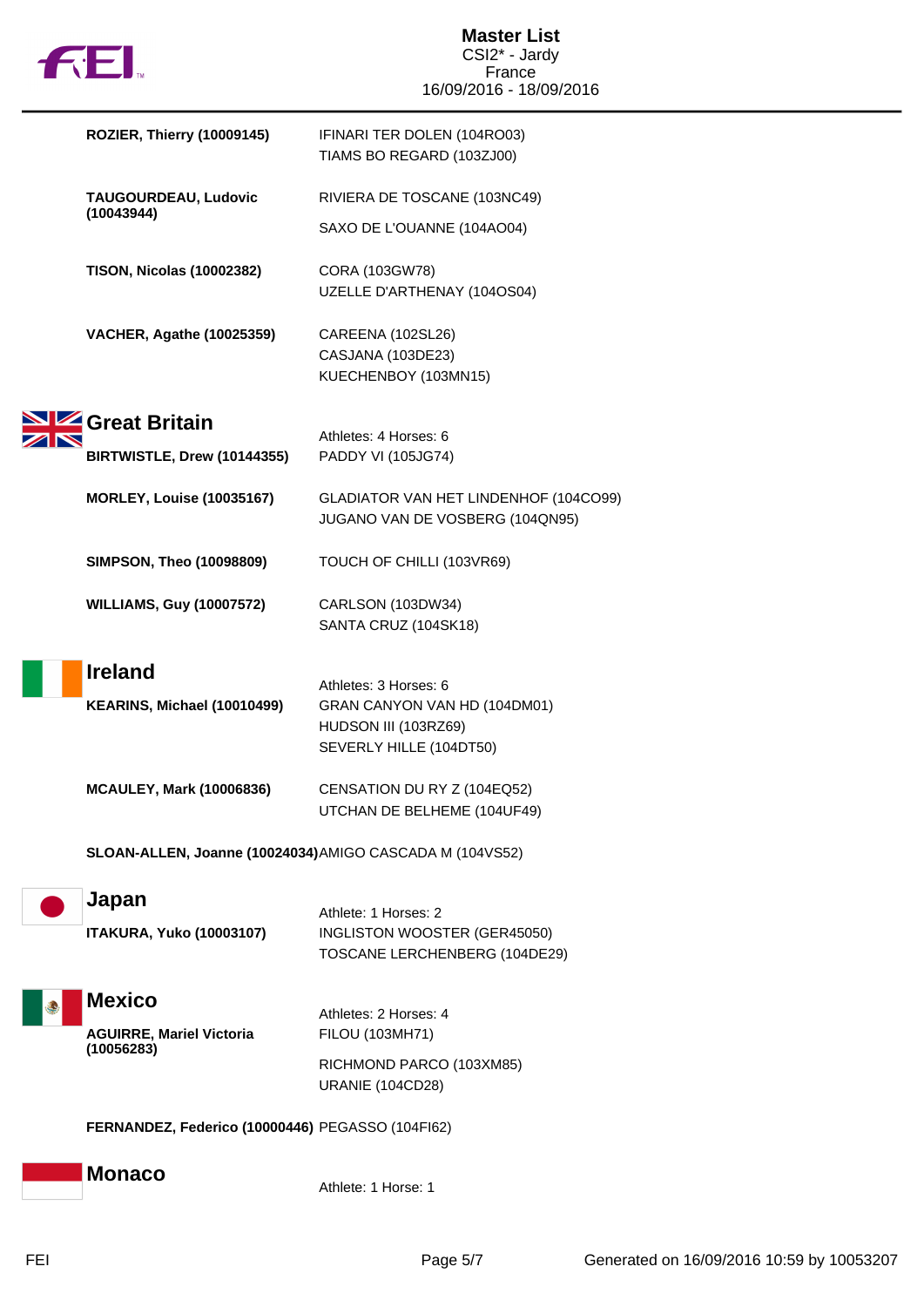|  | <b>TM</b> |
|--|-----------|
|  |           |

| <b>SUTERA, Ilaria (10047108)</b>                              | TABRIZ DE LABARDE (104DU00)                                                                                              |
|---------------------------------------------------------------|--------------------------------------------------------------------------------------------------------------------------|
| <b>Netherlands</b><br><b>VOORN, Albert (10000592)</b>         | Athlete: 1 Horse: 1<br>FREEBIRD (103QJ41)                                                                                |
| Spain<br><b>AMILIBIA, Paola (10006575)</b>                    | Athletes: 3 Horses: 4<br>CHAC BALOU N (103TN08)<br>GAUDI (103UD98)                                                       |
| EPAILLARD, Susana (10002873)                                  | QIRA D AUGE (103CR72)                                                                                                    |
| LATHAM, Rutherford (10011402)                                 | ULTRASONIC D' AUGE (104JB75)                                                                                             |
| <b>Sweden</b><br><b>BARYARD-JOHNSSON, Malin</b><br>(10000408) | Athletes: 2 Horses: 5<br>H&M CUE CHANNA 42 (103IY32)<br>H&M INDIANA (104NJ55)<br>H&M SECOND CHANCE (104HB30)             |
| MORDASINI, Charlotte (10021594) TINY TOON SEMILLY (104AE95)   | UNIVERS LA TUILIERE (104ES28)                                                                                            |
| <b>Switzerland</b><br>DOLT, Jessica (10089974)                | Athletes: 4 Horses: 7<br>HHS CALIDERA (102NZ17)                                                                          |
| PUTALLAZ, Jessy (10017126)                                    | BELLA XXI (104NV32)<br>FOR GINA (105CX46)<br>SALOME DE CRANN (103IE26)                                                   |
| <b>RETORD, Virgine (10079221)</b>                             | PALINA III (103EN01)                                                                                                     |
| <b>TERRIER, Laura (10036757)</b>                              | PHEBUS DU GRASSET (102UR88)<br>USTI DE GROOM (104JO62)                                                                   |
| Thailand<br>KARUNAYADHAJ, Janakabhorn<br>(10078115)           | Athlete: 1 Horses: 3<br>CALGOT PLEASURE (103MD54)<br>CORDESA VON HOF CH (SUI41259)<br>NEWMARKET VENTURE CLOVER (103IH60) |
| <b>Turkey</b><br><b>DEMIRSOY, Derin (10030731)</b>            | Athlete: 1 Horses: 2<br>CRISTELLO 2 (104AQ35)<br>VANCOUVER (NED42029)                                                    |
| <b>United States of</b><br><b>America</b>                     | Athlete: 1 Horses: 2                                                                                                     |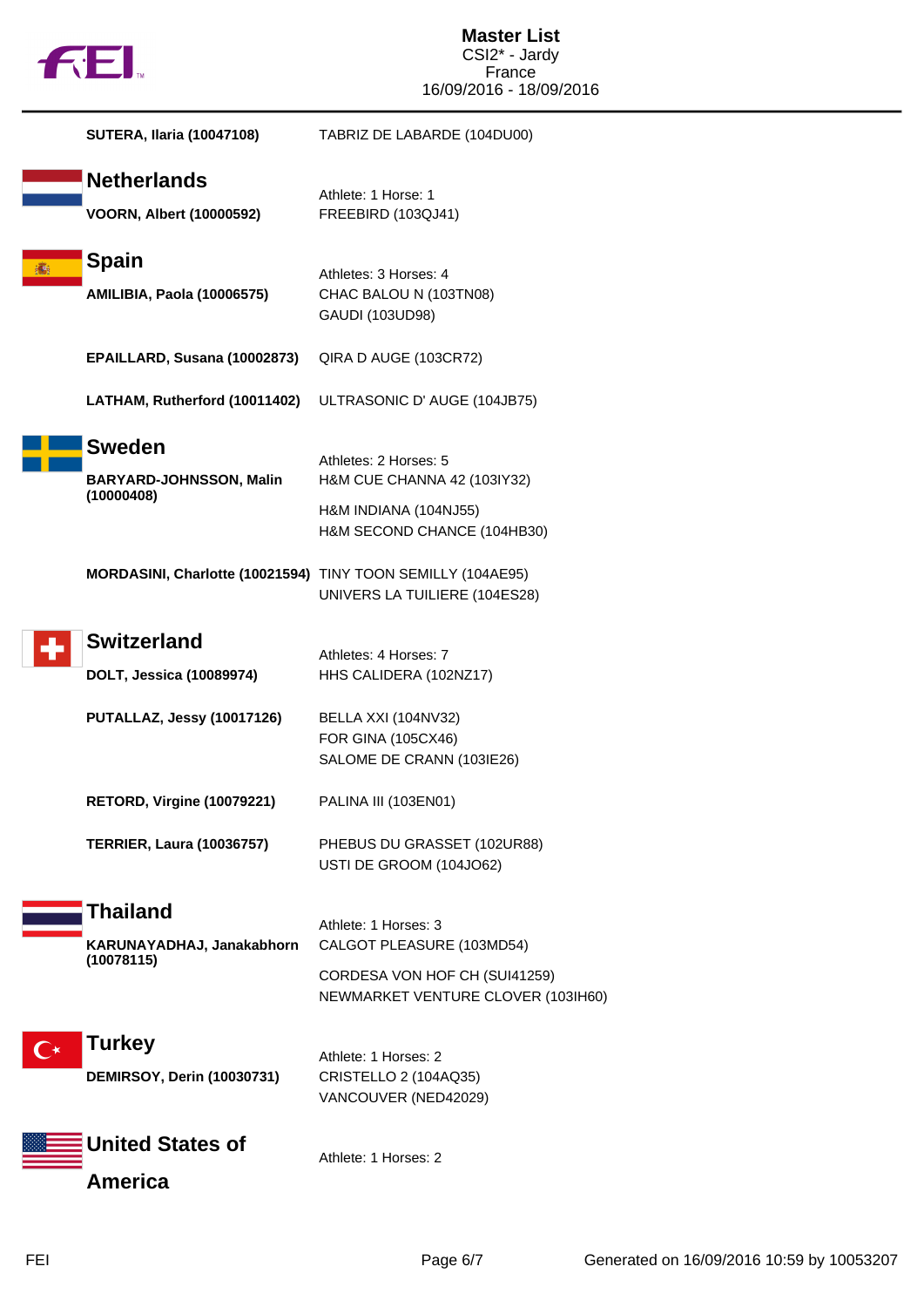

**DEBANY CLERO, Alice (10000660)** ALANIS W (102WU53) AMAREUSA S (102WU87)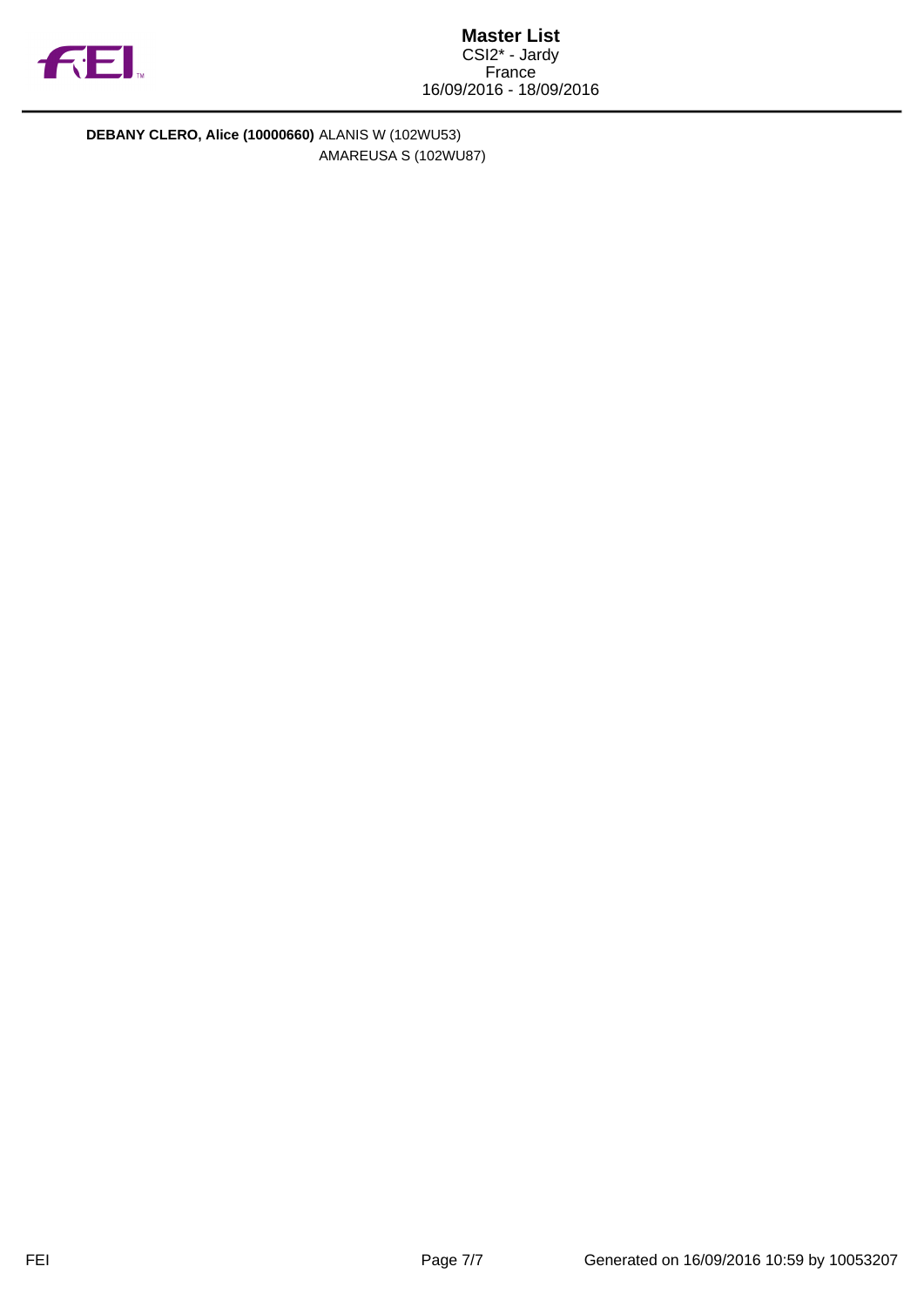

|                        |                                                    |                                                                                                  | Countries: 15 | Athletes: 104 | Horses: 140 |
|------------------------|----------------------------------------------------|--------------------------------------------------------------------------------------------------|---------------|---------------|-------------|
|                        | <b>Belgium</b><br><b>BRADT, Celine (10048039)</b>  | Athletes: 7 Horses: 10<br>IRIS (104NU79)                                                         |               |               |             |
| CLAEYS, Jan (10078520) |                                                    | BLACKMAIL JB (103TT77)                                                                           |               |               |             |
|                        | <b>DEMUYNCK, Gail (10074901)</b>                   | AMADEE VAN HET SLOGENHOF (BEL40073)<br>HANNE VAN T LEEUWERIKENHOF (103YA04)                      |               |               |             |
|                        | <b>DEMUYNCK, Joy (10024427)</b>                    | JOKER VAN HET POLDERHOF (105CY31)<br>JOY'S DREAMGIRL LEEUWERIKENHOF (104UP63)                    |               |               |             |
|                        | <b>EVRARD, Elise (10076058)</b>                    | BAMBOU CHAVANNAISE (104LU90)                                                                     |               |               |             |
|                        | <b>GENIN, Bertrand (10032453)</b>                  | <b>BLANCHE (105IE21)</b><br>ESPOIR DES MERISIERS (104SL54)                                       |               |               |             |
|                        |                                                    | VAN LAETHEM, Pascal (10044685) DALTON DES HAYETTES (104TD71)                                     |               |               |             |
|                        | <b>Brazil</b><br><b>GUILLON, Monika (10077371)</b> | Athlete: 1 Horse: 1<br>UNSENCE DE LA ROQUE (104HU01)                                             |               |               |             |
|                        | <b>Chile</b>                                       | Athlete: 1 Horse: 1<br>NAVEILLAN, Bernardo (10000499) VUNDERBACH DE BELHEME (104ZU49)            |               |               |             |
|                        | <b>Egypt</b><br>EL DAHAN, Sameh (10021793)         | Athlete: 1 Horses: 2<br>TOWNHEAD CASITA R (104DT45)<br><b>WKD DIVA (104DT73)</b>                 |               |               |             |
|                        | <b>France</b><br>ALAVOINE, Camille (10067347)      | Athletes: 71 Horses: 97<br>ACOCENTO S (103TJ57)                                                  |               |               |             |
|                        | ALLIX, Sébastien (10044939)                        | <b>FRAUKE (103XT56)</b>                                                                          |               |               |             |
|                        | <b>BALLEUX, Vincent (10006970)</b>                 | INDIGO VAN'T PRINSENVELD (105IT68)<br>VENISE DU REVERDY (105CH20)<br>VOLCAN DE TERLONG (105HI59) |               |               |             |
|                        | <b>BARDON PLANCHAT, Patricia</b><br>(10022416)     | VENUE DU SUD DU BRIOT (104GL09)                                                                  |               |               |             |
|                        | <b>BOST, Clementine (10022491)</b>                 | VOLVER DE LA VIGNE (104PQ75)                                                                     |               |               |             |
|                        | <b>BOUDANT, Francois Xavier</b><br>(10001364)      | UNEAS DE RUEIRE (104ML90)                                                                        |               |               |             |
|                        |                                                    | VICONTE DE BAERENRAIN (104TM44)                                                                  |               |               |             |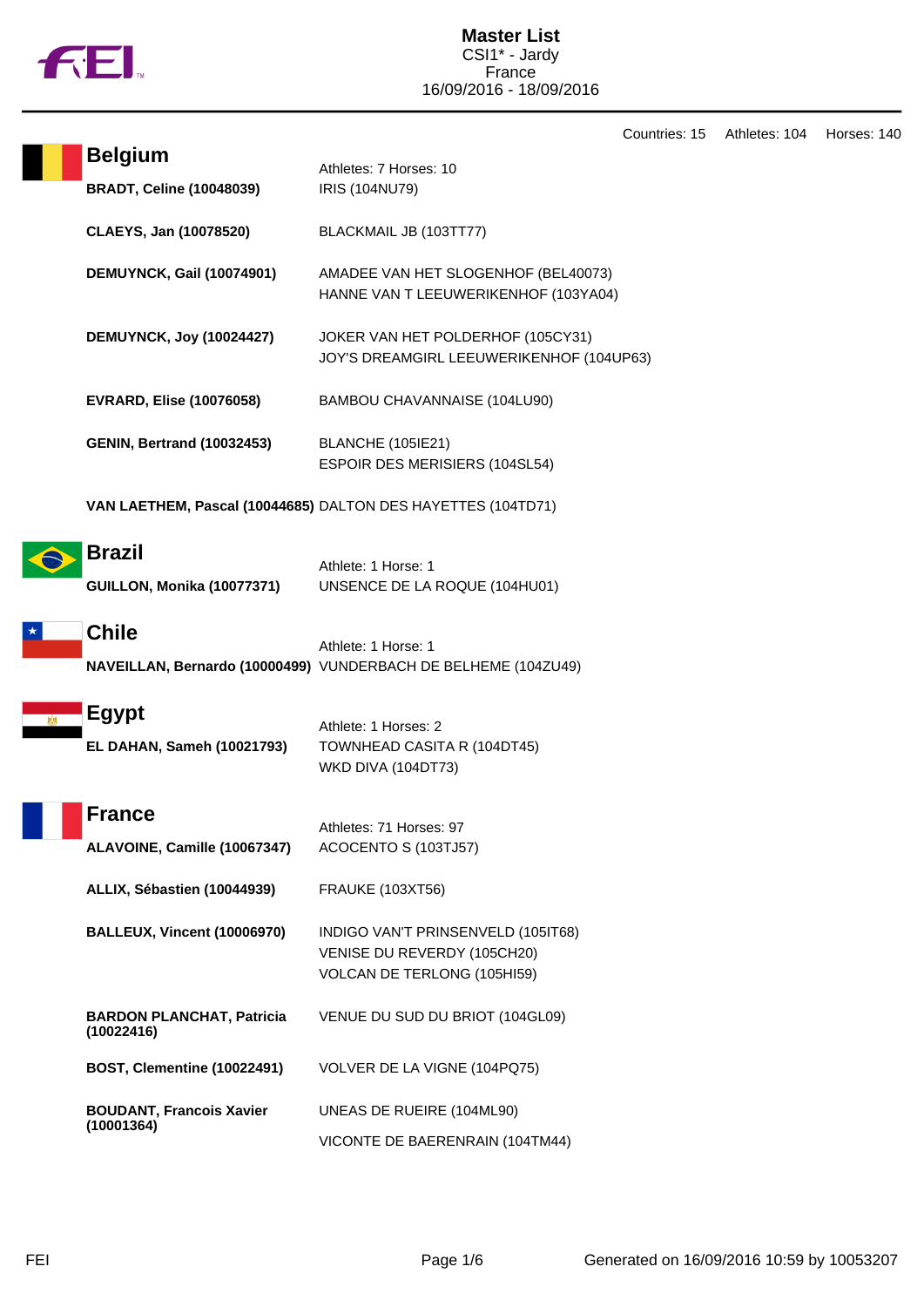

| <b>BOULLET, Brice (10022501)</b>             | TOTEM D'OR (104YC45)                                                                             |
|----------------------------------------------|--------------------------------------------------------------------------------------------------|
| <b>BOURGET, Yfke (10084335)</b>              | SWEETY DU REVERDY (103NC00)                                                                      |
| <b>BRAULT, Julie (10074064)</b>              | UYOUCOUNCOUN HOGUE (104RF01)                                                                     |
| <b>BREUL, Hugo (10022524)</b>                | PLEASURE RIDE (102MK25)                                                                          |
| <b>CARRIER, Marine (10034644)</b>            | AMAJOY DE L'ISLE (105DC47)                                                                       |
| CHRISTEN, Aurore (10020020)                  | <b>B ELVIS Z (104WX88)</b>                                                                       |
| COCK, Rudy (10016474)                        | HUXLY BLESSE VT ASSCHAUT (104CZ58)                                                               |
| <b>CONDE FERREIRA, Camille</b><br>(10073783) | PIXIES LEAM PONDI (102VH31)<br>UNEHISTOIRE DU MORION (104QO24)                                   |
| <b>COUESNON, Julie (10083121)</b>            | VENILSIA DE LOJOU (105JH38)                                                                      |
| COUPERIE, Baptiste (10022640)                | QUALIN DE BECAD (105AB19)                                                                        |
| <b>CUNY, Charlotte (10059232)</b>            | <b>VENIZ (104QF75)</b>                                                                           |
| DALLAMANO, Julia (10009597)                  | COSIMA DE PLEVILLE Z (1040Q47)<br>SUPERLOVER DEPLEVILLE (103QD56)<br>TCHIN DE PLEVILLE (104EH65) |
|                                              | DE COLIGNY, Geoffroy (10032855) SORRENTO DU PLESSIS (103YI39)                                    |
| <b>DE JORNA, Louis (10033566)</b>            | GAUVAIN DU FAVRIL (FRA10860)                                                                     |
| <b>DE JORNA, Olivia (10061340)</b>           | VIVALDI DE MAI (102VV25)                                                                         |
| DELBORD, Cannelle (10027315)                 | RESACHA FOR EVER (103EA74)                                                                       |
| <b>DELFORGE, Paul (10071317)</b>             | <b>ARMANI (103KK27)</b><br>RAYBANNE DU BANNEY (103XL83)                                          |
| DEROUBAIX, Alexis (10062733)                 | UNCOMMON (104SY11)                                                                               |
| <b>DIVERRES, Marie (10120347)</b>            | QASSIS DES HAYETTES Z (104FM76)                                                                  |
| DODIN, Alexandra (10076811)                  | DARIUS Z (103FA62)                                                                               |
| DOERR, Gilbert (10001455)                    | VERY DU MARAIS (105CJ03)                                                                         |
| FAUCHARD, Benoit (10010380)                  | AJACCIENNE (105EO34)<br>BELLA LUNA I (105IT62)                                                   |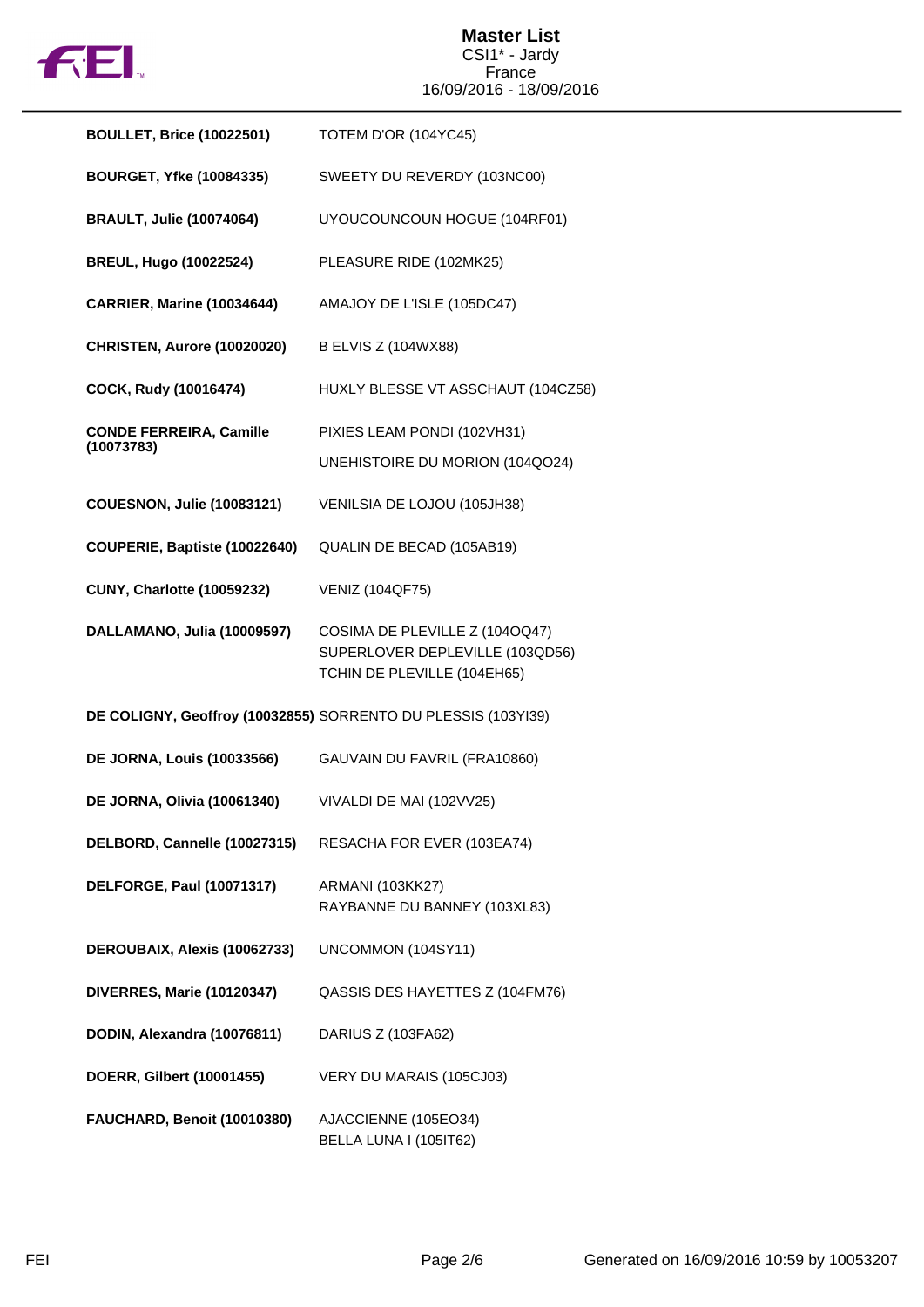

| <b>FOUTRIER, Guillaume (10012188)</b> VALDOCCO DES CAPS (104PQ22) |
|-------------------------------------------------------------------|
| VAMOS DU GRAND CHEMIN (104YP46)                                   |

- **FRANQUET, Benedicte (10000839)** CANDOR TL (105HU29)
- **FRESNEAU, Aude (10077368)** ARGENTA R (103AU89)
- **GANDELON, Regis (10035902)** GALAXY C (104AT01)
- **GAUTIER, Alexis (10000648)** URICO ROUGE (104OX36)
- **GOFFINET, Laurent (10001987)** HASJ D'O (104FR18)
- **GONDAILLER, Elodie (10097004)** VADIVILLE DES LYS (104ZS59)
- **GRIVEAU, Olivia (10059144)** SAMBA LOUVO (103ZB98)
- **GUILLON, Olivier (10002429)** UNEFLECHE A SAIGUEDE (104HI96) UNIVERS D'OR (104WP19)
- **GUILLOT, Alix (10008835)** PERLE DE LANDETTE (POR40471)
- **GUYOT, Herve (10032452)** OURKAMAN DU ROZEL (FRA45715) SOUS LE SOLEIL (103SM06)
- **HECART, Marie (10002164)** VAHINEE (104WB95)
- **HENAULT, Pierre Antoine (10008253)** VAREDO DU RU (105HN40)
- **HUREL, Cedric (10022937)** VIP DES MAJUROS (105DA41)
- **JEANNIN, Florent (10020594)** CRACK DE HUS Z (104PN90) VALENTINE DE CHALUSSE (104XH84)
- **JUIN, Alexis (10107941)** TROCADERO DE ST CLAIR (105JF99)
- **LAMAS, Annabelle (10102274)** TEMPETE D'AMY (104DS97)
	- TYPE TOP VIEUX MOULIN (104IF80)
- **LAPERTOT, Walter (10003066)** SISYGIE DE B'NEVILLE (103XN26)
- **LARRIVE PETIT, Sacha (10091814)** QUEBEC SERROIS (103TX10) ULTANE D'AVRIL (105HZ77)
- **LE ROY, Jeremy (10008240)** URIELLE DE KERGLENN (104SZ69)
- **LEDUCQ, Coralie (10087952)** GUCCI 89 (104PG22) VERDI D'ORBEC (104WB29)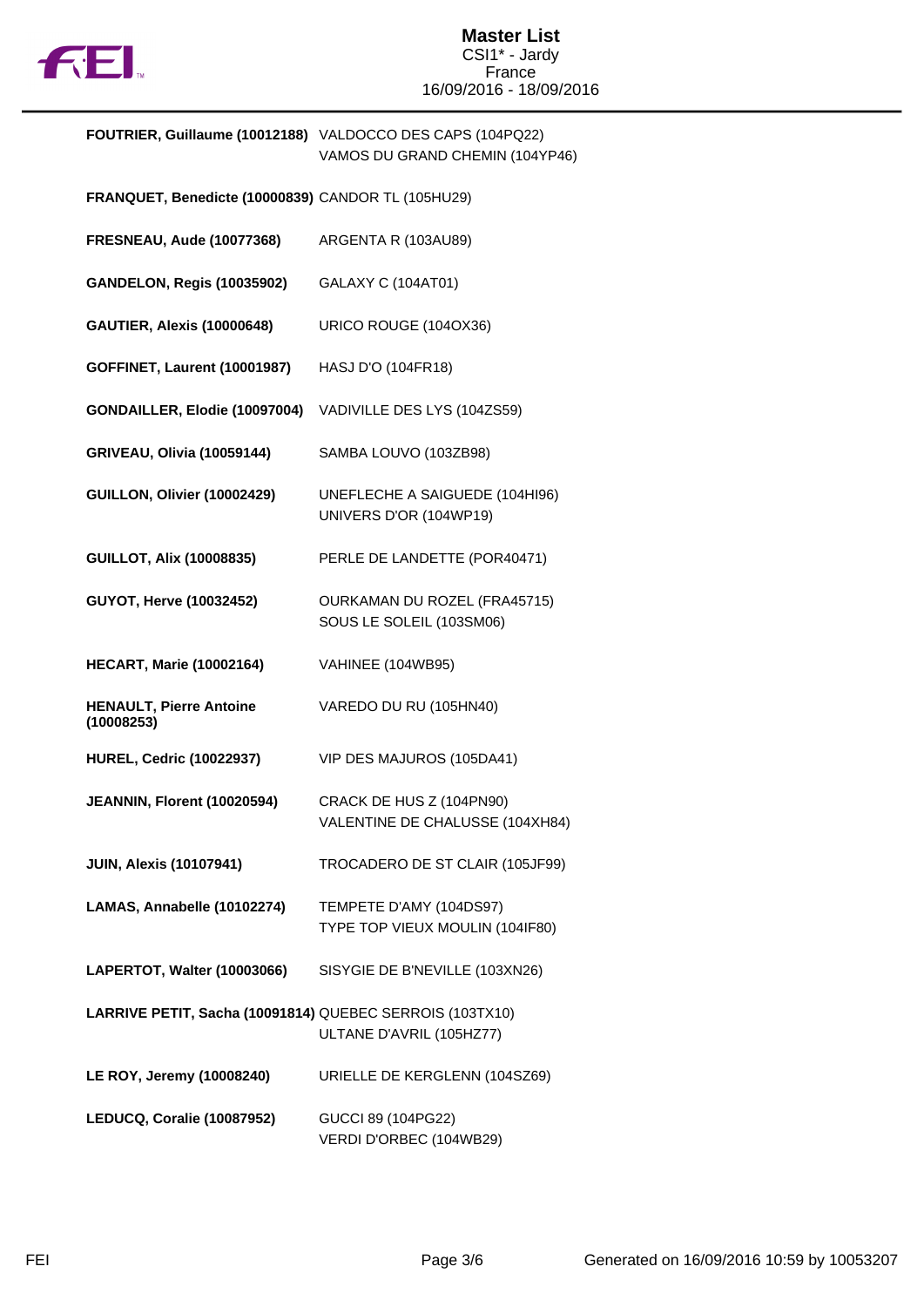

| <b>LERAT, Ronan (10019515)</b>    | TORRID DU TERTRE (103VM22)                                                                 |
|-----------------------------------|--------------------------------------------------------------------------------------------|
|                                   | LOCKWOOD, Mathilde (10071342) VANYCHOCOLA M'AUREA (105DP33)                                |
| <b>MACAIRE, Yann (10047055)</b>   | SHREK D'ENFER (FRA47310)<br>ULTRA CHIC DE CLEM (104WW35)                                   |
| MARTEL, Alexandra (10071100)      | CSARYA DE FUYSSIEUX (102YH69)<br>URAUDE DES ETISSES (104GV14)                              |
| <b>MARTIN, Maelle (10068294)</b>  | ADIBOU DES CHAMPS (104YW85)<br>ARISTO DE LA COUR (105HI61)<br>ATOUT DES TRAMBLES (105JH31) |
| MASSIEN, Thibault (10077674)      | QUININE PLATIERE (103QW60)                                                                 |
| MASSIN, Augustin (10093836)       | <b>AXANA (104FK27)</b>                                                                     |
| <b>MATHE, Edouard (10001156)</b>  | CITIZENGUARD MILLION DREA (103GX69)<br>DOLCE VITA KDW Z (104NJ57)                          |
| MILCENT, Zoe (10069530)           | VOLT DU LANDIN (104PU55)                                                                   |
| MISRAOUI, Sylvain (10002888)      | UNREAL ROYAL (104LG20)                                                                     |
| <b>MORDASINI, Loic (10026267)</b> | TEQILLA TOP (104DC26)                                                                      |
| <b>MOREL, Olivier (10069342)</b>  | EDITION TERO H (104PO18)                                                                   |
| <b>NAVET, Jerome (10008377)</b>   | THESS ALONIKI (104BZ73)                                                                    |
| NICOLAS, Caroline (10000922)      | VALMY DE SERAINCOURT (104XS10)<br>VESTA D'OUILLY (105GQ42)<br>VITALINE DES CAYAS (104HO31) |
| PHELOUZAT, Anne (10067439)        | AGA KHAN DE BEAULIEU (105DA81)<br>VIKING DE L'ESQUES (104ZX11)                             |
| PLANCHAT, Patrice (10007773)      | TAI CHI DU MURGER (103XD72)                                                                |
| ROCHEFORT, Louise (10046407)      | TULIPEFANFAN (104CY42)<br>UZAK (104EX87)                                                   |
| <b>ROZIER, Thierry (10009145)</b> | STAR (105BN43)                                                                             |
| <b>TARLE, Laurie (10074063)</b>   | VARENGERE DE GRANDRY (105FF01)<br>VENT DU LARGE (105AY89)                                  |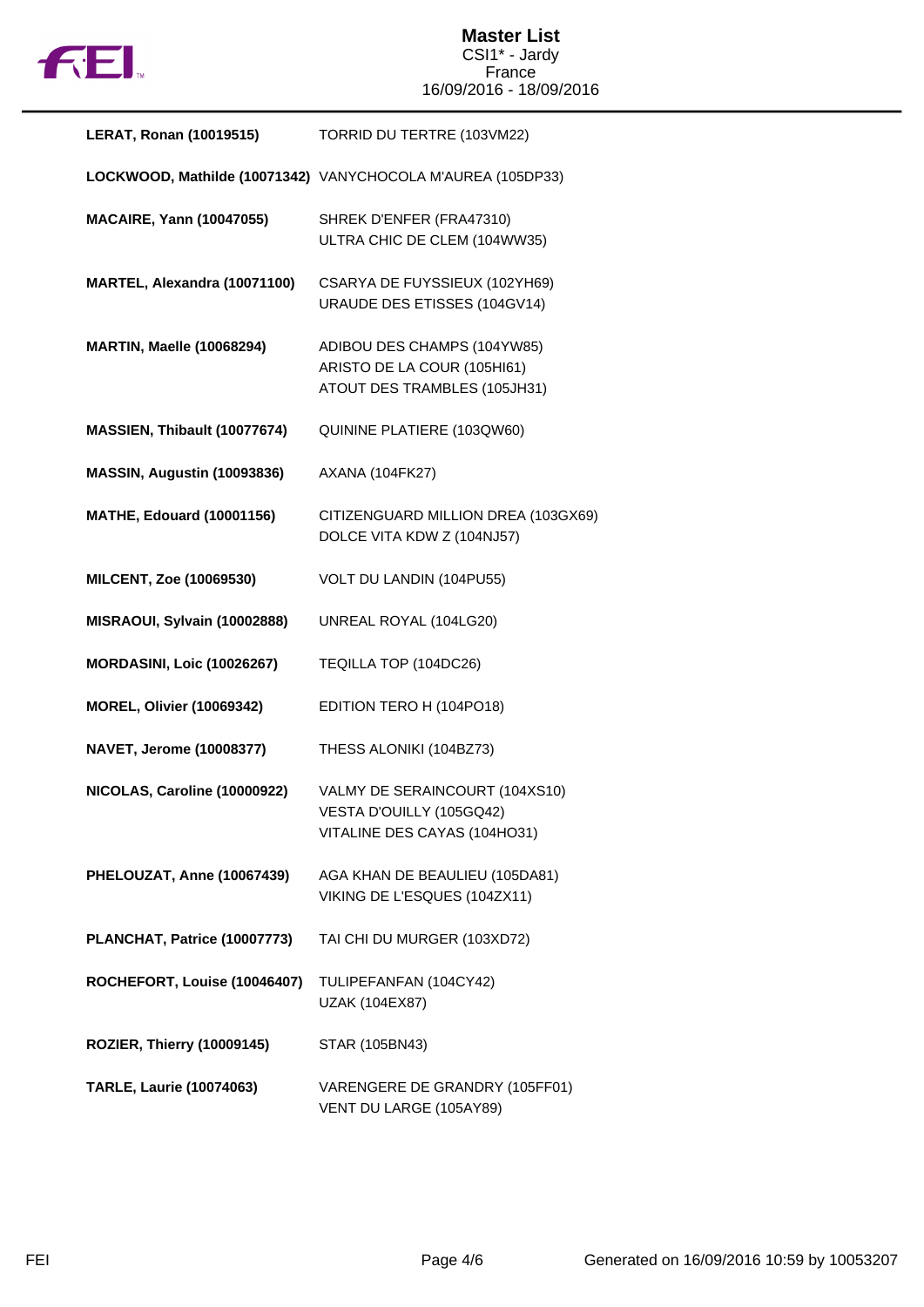

**Master List** CSI1\* - Jardy France 16/09/2016 - 18/09/2016

|   | TAUGOURDEAU, Ludovic                                                                                    | REMOISE D'ARGENT (103AU86)                                                        |
|---|---------------------------------------------------------------------------------------------------------|-----------------------------------------------------------------------------------|
|   | (10043944)                                                                                              | SHILLING DES PLAINES (104JS43)                                                    |
|   |                                                                                                         | TEISSERENC, Isabelle (10057035) TRAVIATA DES HAYETTES (103QG92)                   |
|   | <b>TYBERG, Alexia (10060308)</b>                                                                        | QUICK BOY DU LYS (102NK01)                                                        |
|   | Great Britain<br>LEIGHTLEY, Kirstie (10114926)                                                          | Athletes: 3 Horses: 4<br>STAKKATOS BOY (104QE82)<br>THAIS D'LA VERRERIE (105JG93) |
|   | <b>MORLEY, Louise (10035167)</b>                                                                        | MARCOLAS G (GBR40603)                                                             |
|   | <b>WILLIAMS, Guy (10007572)</b>                                                                         | FAKKATO M (104QQ57)                                                               |
|   | <b>Ireland</b><br><b>MCAULEY, Mark (10006836)</b><br>SLOAN-ALLEN, Joanne (10024034)CHAMPIONES (102XB69) | Athletes: 2 Horses: 2<br>JACINTHA VH KRIEKENHOF (104XM59)                         |
| ∞ | <b>Israel</b>                                                                                           | Athlete: 1 Horse: 1                                                               |
|   | <b>GOLOMBEK, Arly (10109677)</b>                                                                        | DOLCE VITA (103WL17)                                                              |
|   | Japan<br><b>ITAKURA, Yuko (10003107)</b>                                                                | Athletes: 2 Horses: 2<br>CONTARA 15 (105BW25)                                     |
|   | YAMAJI, Kyoko (10063429)                                                                                | SABA DU VAL GUERARD (103XZ77)                                                     |
|   | <b>Mexico</b><br>FERNANDEZ, Federico (10000446) BOLT (103RA95)                                          | Athletes: 2 Horses: 3                                                             |
|   | <b>TREVIZO CHAVEZ, Javier</b><br>(10082072)                                                             | FARENHEIT DE JOUY Z (105BM47)                                                     |
|   |                                                                                                         | UTILE DE RIVERLAND (104SJ55)                                                      |
|   | <b>Monaco</b><br>CASIRAGHI, Charlotte (10000945) TCHINTCHIN DU VILLAGE (103XG77)                        | Athletes: 2 Horses: 3                                                             |
|   |                                                                                                         |                                                                                   |
|   | <b>SUTERA, Ilaria (10047108)</b>                                                                        | ANDEL DU ROUET (105IO26)<br>UN BALOU D'ADRIERS (104UE32)                          |
|   | <b>Netherlands</b><br><b>VOORN, Albert (10000592)</b>                                                   | Athlete: 1 Horse: 1<br>STAKKANA KONINGSHOEVE (104MF08)                            |